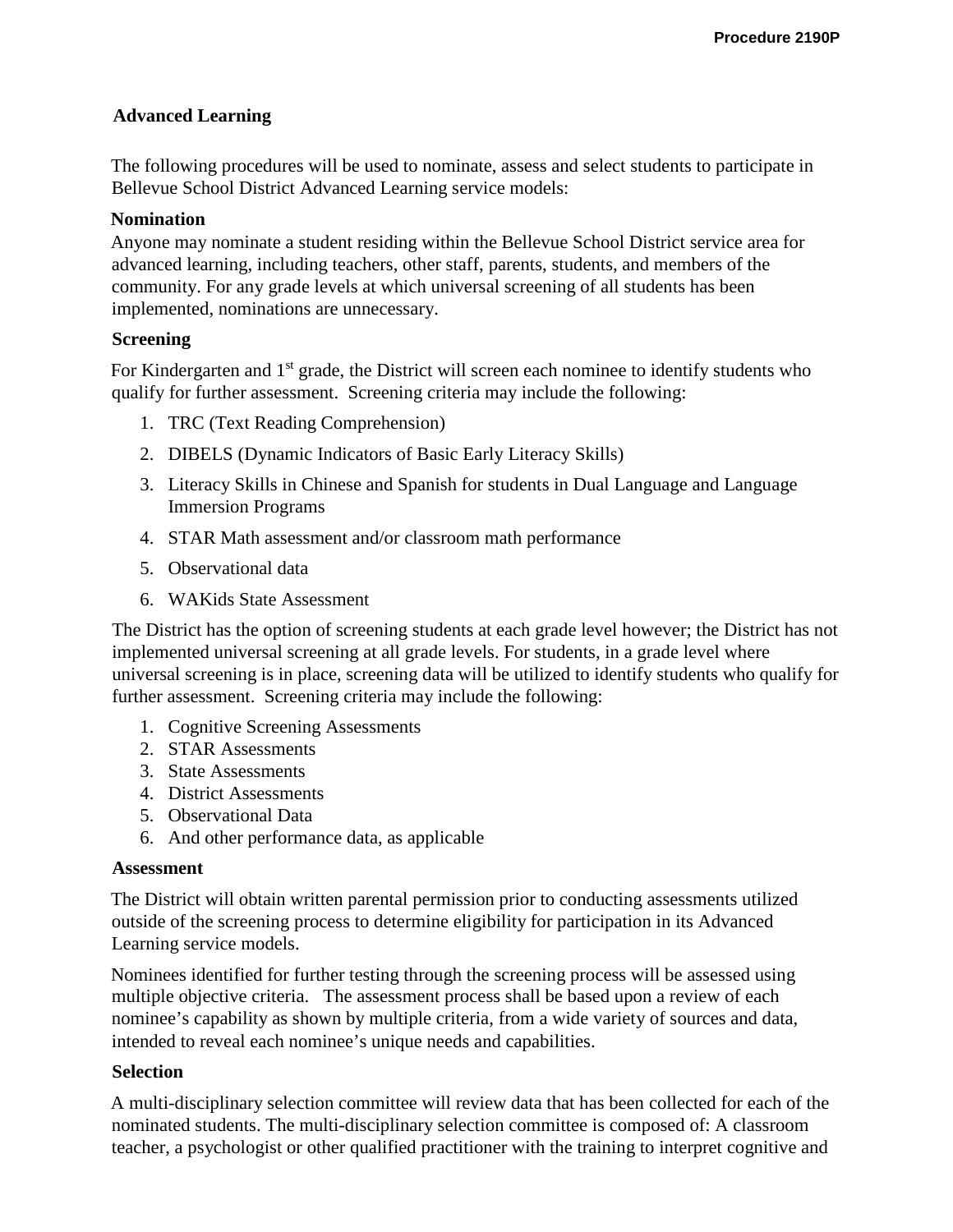achievement test results; a certificated coordinator or administrator with responsibility for the supervision of the District's highly capable program; additional professionals, if any, that the District deems desirable.

The multi-disciplinary selection committee will evaluate individual student assessment profile data using a blind (no name) process. The selection decision is based on:

- 1. A preponderance of evidence from the profile data demonstrating that a student is among the most highly capable;
- 2. Evidence of clear need for advanced learning services; and
- 3. Determination of which students would benefit the most from inclusion in the District's service models.

A single data point will not prevent a student's selection for advanced learning; however, individual pieces of evidence, if strong enough, can indicate that the student would benefit from services. If properly validated tests are not available, the professional judgment of the qualified District personnel shall determine eligibility of the student based upon evidence of cognitive ability and/or academic achievement.

The District will:

- 1. Notify parents of students who have been selected. Parents will receive a full explanation of the procedures for identification, an explanation of the appeal process (if applicable), the information on the District's service models and the options that are available to identified students;
- 2. Obtain parental permission to place identified students in the program before any special services and programs are provided to the student;
- 3. Schedule a meeting of all such parents.

## **Process for Appeal**

Parents/legal guardians have the right to appeal the Multi-Disciplinary Selection Committee's decision. Individuals appealing the selection committee's decision must submit a letter requesting review of selection/placement decision.

Appeals must be based upon one of the following conditions:

- 1. Specific criteria related to the testing conditions.
- 2. Misapplication or miscalculation of scores.

An Appeals Committee that consists of a classroom teacher, a psychologist, or other qualified practitioner with the training to interpret cognitive and achievement test results; a certificated coordinator or administrator with responsibility for the supervision of the District's highly capable program; additional professionals, if any, that the District deems desirable, reviews appeals. The parent/legal guardian will be notified of the decision in writing within 10 school days of the decision. The decision of the Appeals Committee is final.

## **Exit Process**

The exit process may be initiated for students who no longer demonstrate a need for advanced learning. A teacher, counselor, or administrator may make a request for a discontinuation of services. A Multi-Disciplinary Team will convene a meeting to review the student's profile to determine if student needs are best met with advanced learning services based on assessment data and classroom performance. The multi-disciplinary selection committee may request